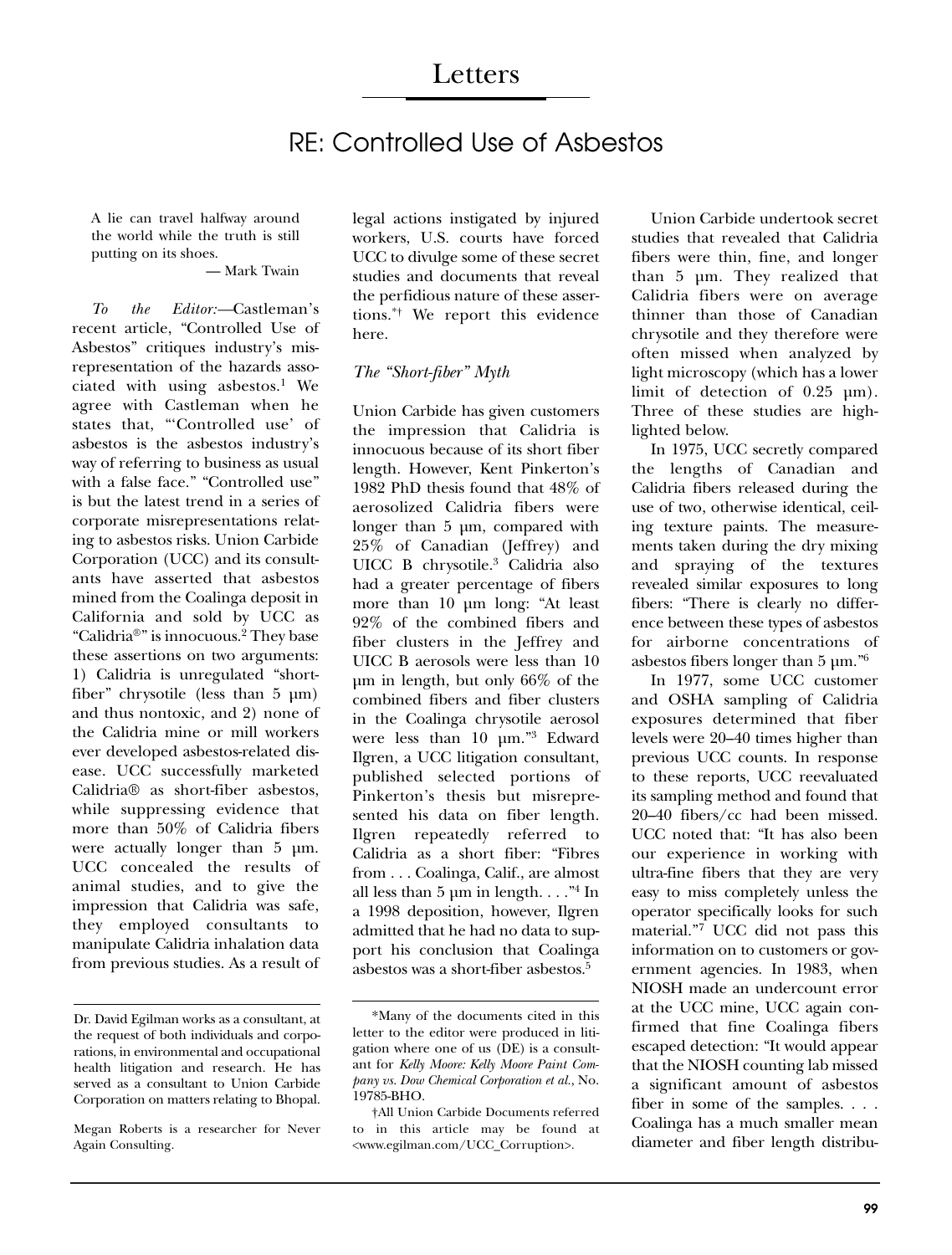tion. Because of this and the fact that most counting laboratories are not familiar with Coalinga asbestos, their fiber counts are often artificially low."8 UCC withheld this information from NIOSH.

## *Exposure to "Short-fiber" Asbestos Does Cause Disease: Hidden and Deceptive Studies*

Ronald Dodson et al. reviewed the pathogenicity of various fiber lengths and concluded that all fiber lengths cause asbestos-related diseases.9 Secret, unpublished, UCCfunded studies performed by the Mellon Institute support these conclusions. The Mellon Institute conducted at least two animal studies on Coalinga chrysotile, the first in 1966 and the second in 1971. In the 1966 study, Mellon researchers injected Coalinga into the peritoneal cavity in guinea pigs, rats, and rabbits. To mimic the human exposure route, Mellon researchers intratracheally injected a second cohort of rats. The asbestos tested included a Johns Manville Canadian long-fiber chrysotile and two short-fiber types, including a Coalinga sample (CMS-100). The Mellon researchers concluded that fiber length was unrelated to pathogenicity and that Coalinga fiber was potentially more harmful than the Canadian chrysotile: "The results . . . indicate that the asbestos products studied produced fibrotic lesions of the visceral organs . . . regardless of fiber length. Of the 3 products, CMS-100 (Coalinga fiber) produces the most severe reaction."10

After reviewing the results of the 1966 Mellon report, Dr. Dernehl, UCC's associate medical director, remarked that: "The only conclusion we can draw from this crude test is that it is possible that our Coalinga product may be more hazardous to use than long fiber asbestos in that it may induce the disease, asbestosis, at an earlier time after exposure."11 Dernehl also concluded that the 1966 test called into question the adequacy of the threshold limit value

to protect employees: "It is probable that the 5 million particles per cubic foot will not be acceptable for the prevention of mesothelioma."11

The 1971 Mellon study tracheally insufflated rats with a new UCC product, a silica coated asbestos pellet (RG-244). The rats were examined at 30-, 60-, 90-, and 180-day intervals, and the results provided UCC with clear evidence of the hazards associated with exposure to this double-hazard product: "In general, because of the overwhelming preponderance of effect in the asbestos dosed lungs versus in the controls, we have sufficient evidence of damage to warn us to do our best to prevent inhalation of concentrations of asbestos in excess of the Threshold Limit Value proposed for 1970. . . ."12

Unfortunately, UCC did not publish either of the Mellon studies. In 1982, after passage of the Toxic Substances Control Act (TSCA), which required companies to report toxicologic findings to the EPA, UCC lawyers and management made a decision to hide these findings from the EPA: ". . . the Mellon Institute studies are presently defined as confidential. Since they are more than 10 years old, however, they do not appear to be reportable."13

As mentioned above, between 1997 and 1998, UCC consultants Ilgren and Chatfeld published selected portions of Pinkerton's 1982 PhD thesis (and subsequent abstracts and articles), which compared the relative fibrogenicities of *ground* Calidria and Canadian and UICC reference chrysotile.‡ The consultants claimed that they performed a "careful review" of Pinkerton's data, and published their conclusion avowing that Coalinga was not fibrogenic: "Exposed animals displayed no fibrosis following exposure to Coalinga chrysotile,

but showed fibrogenic responses with both Canadian fibres."<sup>14</sup> However, Pinkerton et al., the actual researchers, arrived at the opposite conclusion: "Interstitial fibrosis was seen histologically in all exposed animals [including the Coalinga group] at one year and increased in severity during the year in air [without exposure]."<sup>15</sup> This fibrosis<br>developed even though the developed even though the Coalinga-exposed rats were exposed to much less asbestos than the other exposed animals.15 Despite the data, Ilgren touted Coalinga chrysotile as "innocuous" and declared that it should be treated as a "nuisance dust."14

Ilgren also claimed that none of the chrysotile fibers tested induced mesotheliomas in any of the rats.4 This "finding" conflicts with other literature, which reveals a direct relationship between exposure to Coalinga asbestos and the development of mesothelioma.16–19 Ilgren's conclusion also conflicts with almost all other animal studies that have examined this question.<sup>20</sup>

Although Pinkerton did not show that Coalinga asbestos was "innocuous," his experiment did indicate that it was less toxic than comparison chrysotiles. This apparent conflict with Mellon study findings is easily explained. Asbestosis is a dose–response disease, and Pinkerton's Coalinga-exposed rats were exposed to 66% less fiber by weight and five times fewer respirable fibers than rats exposed to the comparison chrysotiles.3

Additionally, the asbestos types were prepared differently prior to testing. The Coalinga asbestos was water processed and ground three times, while the Canadian fiber was passed through a hurricane pulverizer.3 Unlike the Canadian fiber, which was a commercial sample, the Coalinga sample came from the cyclone overflow at the UCC mill.5 The UICC B was untreated.<sup>3</sup> Many studies have shown that grinding or manipulating the asbestos structure alters the toxicity and subsequent<br>pathogenicity of asbestos. $2^{1,22}$ pathogenicity of

<sup>‡</sup>Pinkerton refused to co-author these papers. He did not agree that Calidria should be considered a nuisance dust. Personal communication, August 2003.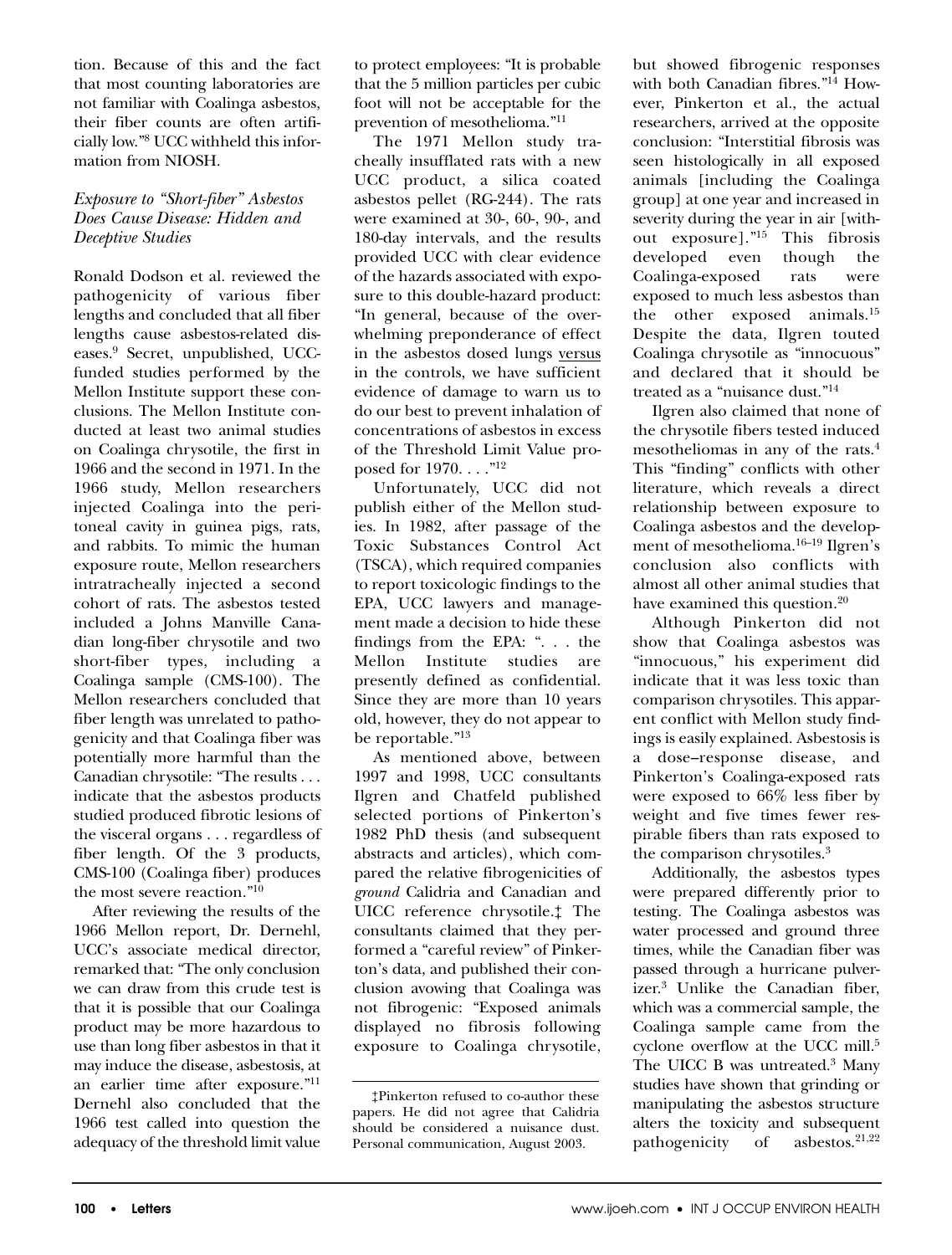Pinkerton confirms this fact, but does not provide any evidence that commercial Calidria is any less toxic than any other asbestos form.

Finally, Ilgren stated that Coalinga asbestos was "amphibole-free," but in his 1998 deposition, he admitted he had no data to suggest this assumption.5

*Asbestos disease in UCC Calidria mine and mill workers.* UCC has denied the presence of asbestos disease in any mine or mill workers in sworn testimony and has failed to report any cases to OSHA.23 In the 1960s, UCC implemented a program of periodic surveillance of asbestosexposed workers, including pulmonary function tests and chest xrays. Additionally, Dr. Hilton Lewinsohn, their medical director, performed an additional review of the x-rays in 1984. Our review of these medical records and reports reveals that many workers had findings compatible with asbestosis on chest x-rays, four of whom were diagnosed as having asbestosis (see Table 1).§ Four other employees exhibited possible asbestos-related lung cancers or other chest malignancies, one of whom had "lung cancer" listed on his death certificate.<sup>24</sup>

## *Additional Medical Information*

One worker died in 1991 after working at the King City mill for 28 years. On his original death certificate, his treating thoracic surgeon stated that asbestosis was a contributing cause of death.25 After conferring with UCC corporate lawyers (despite the fact that UCC had sold the mine to a group of investors six years earlier), UCC's mine manager and president of KCAC, the successor corporation, obtained his death certificate, arranged to make the worker a "coroner's case" and had an autopsy performed on the worker.26 The worker's family was not consulted. The coroner subsequently changed the death certificate, replacing "asbestosis" with "non-specific pulmonary fibrosis."27,28 The mine president was a member of the city council at the time (he is now the mayor and has been for 12 years), was a friend of the owner of the funeral parlor (in retirement he currently drives the parlor hearse), and serves on the board of the only hospital in town.

The autopsy report listed pleural thickening, diffuse pulmonary fibrosis, and history of asbestos exposure (remote) as diagnoses.30 The text of the report noted the absence of asbestos bodies. The coroner was apparently under the impression that the diagnosis of asbestosis required the finding of asbestos bodies. UCC's secret animal studies indicated, however, that Calidria caused asbestosis but did not induce the formation of asbestos bodies. $12$ 

## *The UCC Lewinsohn Report*

In 1984, in anticipation of the sale of the King City mill, Union Carbide's medical director, Dr. Lewinsohn, who previously had served as the medical director for the asbestos companies Turner & Newall and Raybestos Manhattan, reviewed all the employees' radiography reports. In his report, Dr. Lewinsohn, stated that " $\ldots$  1/1 is regarded as definite radiographic evidence of the presence of changes consistent with pneumoconiosis."31 Dr. Lewinsohn found that several asbestos millers had x-ray evidence of pneumoconiosis, including evidence of progression. One worker's x-ray progressed from 0/1 to a 1/1 profusion between 1969 and 1983.32 UCC's medical director noted that this progression could have been related to asbestos exposure, but suggested the possibility that an unidentified asbestos exposure, other than the exposure at the asbestos mill where the worker was employed, might have caused this worker's disease: "Further investigation of this case is suggested to

determine whether the changes noted are related to asbestos exposure at King City or elsewhere."<sup>32</sup> UCC's records fail to identify any other asbestos exposure for this individual. Even if the worker had other additional exposure, it is indisputable that his 14 year exposure to Calidria at the King City mine contributed to his asbestosrelated disease.

Despite the fact that Dr. Lewinsohn told UCC that informing the employees of their condition was a legal requirement under the OSHA act, we have been unable to find any evidence that UCC, its medical director Dr. Lewinsohn, or any of its consulting physicians ever informed any of the workers that they might have had an asbestosrelated illness. This medical information proves that Calidria causes asbestos-related disease.

## *UCC Successful Marketing: Customers Believed Calidria Was Safe*

Not only did United Carbide tell employees that Calidria was safe enough to eat, they also expended considerable resources to persuade customers that Calidria was "innocuous."33 After receiving UCC promotional material and/or attending UCC lectures, several UCC customers believed Calidria was safe. After attending a UCC presentation, one Dow employee wrote, "Apparently there are four crystalline structures common to asbestos. Of the four, three are proven bad actors whereas the fourth (which they claim is the Calidria type) is much more innocuous . . . Union Carbide claims they have sufficient toxicological data that places Calidria in the nuisance dust category.  $\ldots$ ."<sup>34</sup> Other customers believed that Calidria was not carcinogenic: "The asbestos we use is a unique type available from just one mine in California. It is produced and processed by the Union Carbide Corporation. The have run exten-

<sup>§</sup> All medical records referred to in this article may be found at <www.egilman. com/UCC\_Corruption>.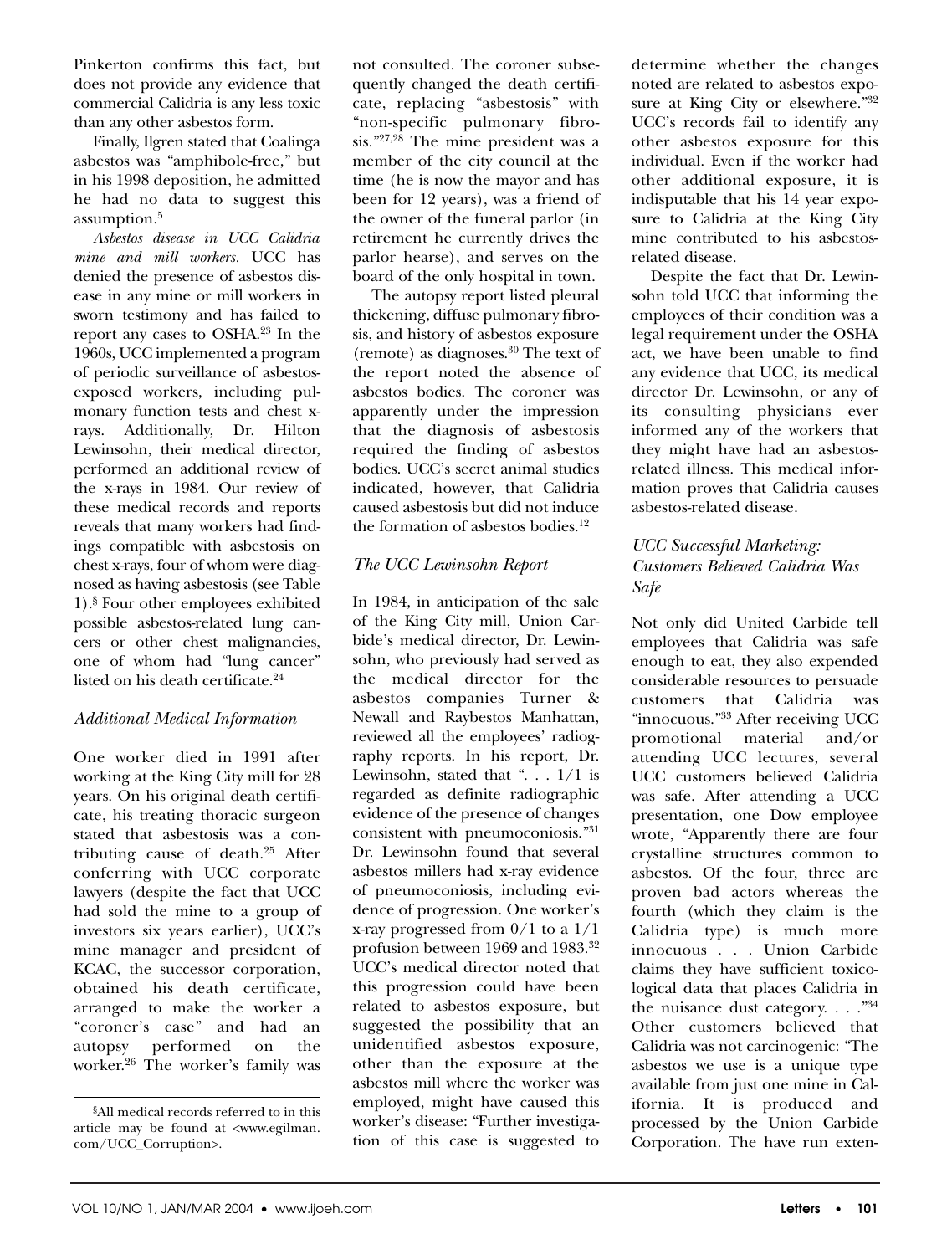## **TABLE 1. Disease in King City Mine and Mill**

| Worker 25  | "Asbestosis" written on report <sup>*</sup>                                                                                                                                                                                                                      |
|------------|------------------------------------------------------------------------------------------------------------------------------------------------------------------------------------------------------------------------------------------------------------------|
| Worker 108 | ILO section "small irregular opacities" filled in: 0/1 (1969), 1/1 (1983); <sup>†</sup>                                                                                                                                                                          |
|            | parenchymal abnormalities consistent with pneumoconiosist, t (1969, 1983);                                                                                                                                                                                       |
|            | $\hat{\phi}$ indicated in comments (1983) $\mathsf{P}^1$ ; "kl" indicated in comments (1983) $\mathsf{k}^1$ ; "the smaller capacities (sic) $\mathsf{S}$<br>are more obvious than they were in 1969" (1983) t; "co" indicated in comments (1969) <sup>co,t</sup> |
| Worker 178 | "Shows x-ray evidence of an early pneumoconiosis, must wear respirator in dust." (1970) "                                                                                                                                                                        |
| Worker 217 | "Minimal increase in the interstitial lung markings" (1977)"                                                                                                                                                                                                     |
|            | "Mild obstructive lung disease" (1986)"                                                                                                                                                                                                                          |
|            | "There is a mild obstructive lung defect" (198_)"                                                                                                                                                                                                                |
|            | "There is a moderate obstructive lung defect" (1986)"<br>"Mild to moderate obstructive disease" (1983)"                                                                                                                                                          |
|            | parenchymal abnormalities consistent with pneumoconiosis (1966, 1984) <sup>†,†</sup>                                                                                                                                                                             |
|            | ILO section "small irregular opacities" filled in: 0/1 (1968), 1/0 (1984) <sup>†</sup>                                                                                                                                                                           |
| Worker 291 | "Moderate Restrictive pulmonary impairment" (1993)"                                                                                                                                                                                                              |
|            | "There is a moderate obstructive lung defect" (1986)"                                                                                                                                                                                                            |
| Worker 358 | "Suggestive of asbestosis" (1974)"                                                                                                                                                                                                                               |
|            | "May be the first indication of obstructive lung disease" (1970)"<br>"The appearances are consistent with pleural calcified plaques-7 Asbestos-related. No definite                                                                                              |
|            | asbestos seen. Indefinite opacity on (right) lobe above diaphragm—rule out ca." (1984) <sup>t</sup> ; cancer listed                                                                                                                                              |
|            | as "ca" under "other abnormalities (1984) <sup>c.t</sup> , "pi" indicated in comments (1972, 1984) <sup>pi.t</sup> ; "co" indicated                                                                                                                              |
|            | in comments (1966, 1984) $cot$ ; 0/1 profusion (1972) <sup>†</sup> ; "Contraction of Right lower lobe +pleural thickening                                                                                                                                        |
|            | in horizontal fissure" (1972) <sup>†</sup> ; "od" indicated in comments (1966) <sup>†</sup> ; Pleural abnormalities consistent with                                                                                                                              |
| Worker 311 | pneumoconiosis (1984) <sup>§,†</sup> ; parenchymal abnormalities consistent with pneumoconiosis (1972) <sup>†,†</sup>                                                                                                                                            |
| Worker 360 | Cancer listed as "ca" under "other abnormalities" (1984) <sup>e,t</sup><br>Death certificate—"lung cancer" and "chronic obstructive pulmonary disease"(1994)"                                                                                                    |
| Worker 380 | "The chest x-ray does show changes suggestive of chronic pulmonary fibrosis" (1965); parenchymal                                                                                                                                                                 |
|            | abnormalities consistent with pneumoconiosis (1963) <sup>†,†</sup>                                                                                                                                                                                               |
|            | ILO section "small irregular opacities" filled in:1/0 (1963) <sup>†</sup> ; "od" indicated in comments (1984) <sup>od,†</sup> ; 'hi'                                                                                                                             |
|            | indicated in comments (1963)hi.t; "cn" indicated in comments (1963)cn.t                                                                                                                                                                                          |
| Worker 383 | "Asbestosis" listed on initial death certificate (1991) <sup>+</sup> ; "Rule out (inflammatory changes) before consider-                                                                                                                                         |
|            | ing asbestosis" (1981) <sup>†</sup> ; An 0/1 profusion noted (1981) <sup>†</sup> ; "od" indicated in comments (1963, 1981) <sup>†</sup> ;<br>parenchymal abnormalities consistent with pneumoconiosis (1981) <sup>† .†</sup>                                     |
| Worker 385 | Cancer listed as "ca" under "other abnormalities" (1984) <sup><math>\epsilon</math>, †</sup> , "A rounded opacity is present in the left                                                                                                                         |
|            | hilium. It appears larger than on 4-30-83, but was probably present on 1981 films. Although unilateral,                                                                                                                                                          |
|            | rule out carcinoma" (1984) <sup>†</sup>                                                                                                                                                                                                                          |
| Worker 549 | "This man should not be exposed to further inhalation of asbestos. Dr. Hughes, Radiologist read the file                                                                                                                                                         |
|            | as asbestosis, not even knowing this was a Union Carbide worker, and comparison with films from                                                                                                                                                                  |
|            | 1969 shows definitely increased activity in the lungs." (1974)                                                                                                                                                                                                   |
| Worker 72  | Parenchymal abnormalities consistent with pneumoconiosis (1966) <sup>†,†</sup> ; ILO section "small irregular opaci-<br>ties" filled in: 1/0 (1966) <sup>†</sup> ; "cn" indicated in comments (1966, 1982) <sup>cn,†</sup> ; "pi" indicated in comments          |
|            | $(1966)^{pi.†}$                                                                                                                                                                                                                                                  |
| Worker 131 | Parenchymal (1981, 1982) and pleural(1981) abnormalities consistent with pneumoconiosist §.t; ILO                                                                                                                                                                |
|            | section "small irregular opacities" filled in: 1/0 (1981), 0/1 (1982) <sup>†</sup>                                                                                                                                                                               |
|            | "Mild restrictive pulmonary impairment" (1993)'; "co" indicated in comments (1981, 1982) <sup>co.t</sup>                                                                                                                                                         |
| Worker 362 | ILO section "small irregular opacities" filled in: 0/1 (1972, 1982) <sup>†</sup> ; parenchymal (1972, 1982) and pleural                                                                                                                                          |
|            | (1984) abnormalities consistent with pneumoconiosist, s.t.; "evidence of obstructive Lung disease" (1980)"                                                                                                                                                       |
| Worker 218 | "Appears to be developing bi-lateral basal fibrosis" (1973) <sup>†</sup><br>parenchymal abnormalities consistent with pneumoconiosis (1973, 1983, 1984) <sup>†,†</sup> ; "moderate obstructive                                                                   |
|            | disease" (1984); ILO section "small irregular opacities" filled in: 1/0 (1973, 1983) 0/1 (1984) <sup>†</sup> ; "pi" indi-                                                                                                                                        |
|            | cated in comments (1958, 1961, 1973, 1983, 1984) <sup>pi,t</sup> ; "co" indicated in comments (1983, 1984) <sup>co,t</sup> ; "od"                                                                                                                                |
|            | indicated in comments (1983, 1984) <sup>od.t</sup> ; "kl" indicated in comments (1983, 1984) <sup>kl.t</sup>                                                                                                                                                     |
| Worker 371 | "Calcified opacities" (1982) <sup>†</sup> ; parenchymal abnormalities consistent with pneumoconiosis (1982) <sup>†,†</sup> ;<br>"small irregular opacities" filled in: 0/1 (1982) <sup>†</sup> ; "od" indicated in comments (1982) <sup>od,t</sup>               |
| Worker 83  | Pleural abnormalities consistent with pneumoconiosis (1983) <sup>§,t</sup> ; "appearances on the left chest wall                                                                                                                                                 |
|            | maybe due to previous trama or pleurisy" (1979) <sup>t</sup>                                                                                                                                                                                                     |
| Worker 12  | "(right) upper lobe_(lung)? Carcinoma" (1982) <sup>†</sup> ; Pleural abnormalities consistent with pneumoconiosis<br>$(1982)^{\$.1}$ ; "od" indicated in comments $(1982)^{od.1}$ ; "pi" indicated in comments $(1982)^{pi.1}$                                   |

\* King City Asbestos Mill Surveillance Program.

† Lewinsohn Report.

<sup>‡</sup> Parenchymal abnormalities consistent with pneumoconiosis ILO box checked on x-ray report.

<sup>§</sup> Pleural abnormalities consistent with pneumoconiosis ILO box checked on x-ray report.

 $\degree$  "ca" is the symbol used to indicate "cancer of lung or pleura."

 $^\text{p}$  "pi" is the symbol used to indicate "pleural thickening in the interior fissure or mediastium"

<sup>&</sup>lt;sup>k</sup> "kl" is the symbol used to indicate "septal (kerley) lines."

 $\circ\circ$ "co" is the symbol used to indicate an "abnormality of cardiac size or shape."

 $\rm ^{od}$  od" is the symbol used to indicate an "other significant abnormality."

hi"hi"is the symbol used to indicate an "enlargement of hilar or mediastinal lymph nodes."

cn"cn" is the symbol used to indicate a "calcification in small pneumoconiotic opacities."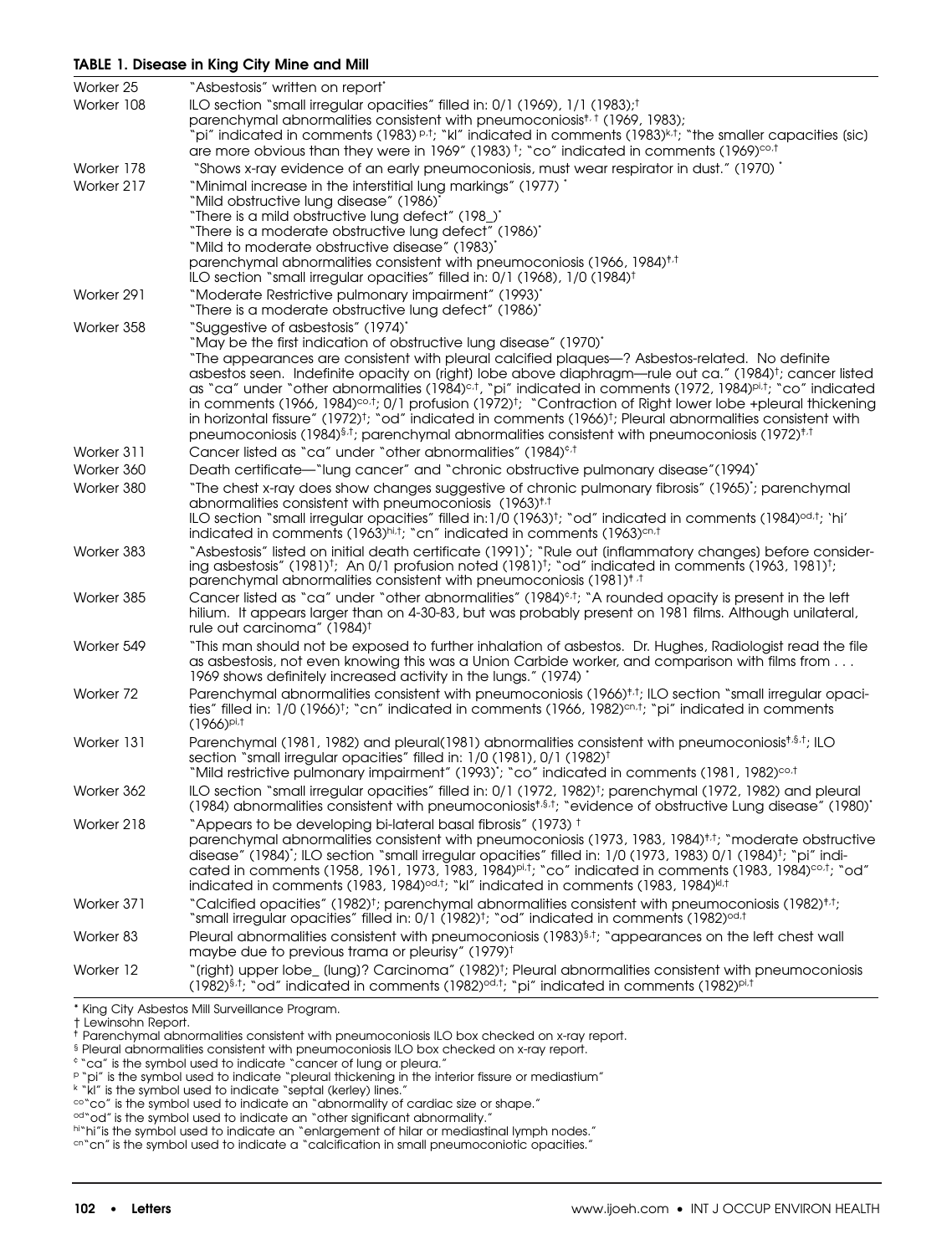sive medical tests on this asbestos (Calidria RG-144) and we have their assurance it is non-carcinogenic."35

The asbestos industry continues to take advantage of the short-fiber myth to promote the use of chrysotile around the world. For example, the Asbestos Institute, the lobbying arm of the Canadian Asbestos industry, has recently touted a soon-to-be published study that concludes that chrysotile is safe to use.36 This study relies on Ilgen's shortfiber misrepresentations.

The evidence presented in this paper illustrates only one example of how corporations have used science to achieve profit growth and escape liability at the expense of dead and injured workers.

DAVID EGILMAN, MD, MPH

*Never Again Consulting Clinical Associate Professor Department of Community Health at Brown University 8 North Main Street Suite 404 Attleboro, MA 02703-2282 <degilman2@cs.com> Cell: 508-472-2809 Office: 508-226-5091 Fax: 425-699-7033*

MEGAN ROBERTS, MES *Never Again Consulting 8 North Main Street Suite 404 Attleboro, MA 02703-2282 <mroberts@egilman.com> Office: 508-226-5091 x14*

#### *References*

- 1. Castleman BI. "Controlled use" of asbestos. Int J Occupl Environ Health. 2003; 9: 294-8.
- 2. Ilgren E, Chatfield E. Coalinga fibre: a short, amphibole-free chrysotile. Part 3: Lack of biopersistence. Indoor Built Environment. 1998;7:98-109.
- 3. Pinkerton K. Lung Reaction to Inhalation of Three Types of Chrysotile Asbestos during the Lifespan of the Fischer 344 Rat. PhD thesis, Duke University, Durham, NC, 1982.
- 4. Ilgren E, Chatfield E. Coalinga fibre: a short, amphibole-free chrysotile. Part 2: Evidence for lack of tumourigenic activity. Indoor Built Environment. 1998;7: 98-109.
- 5. *Conwed Corporation v. Union Carbide Corporation*, Civil Action No. 5-92-88. Deposition of Edward Ilgren. August 13, 1998.
- 6. Rhodes HB, Ingalls BL. Comparrison of Airborne Asbestos Concentrations— Canadian and California Asbestos Based Ceiling Texture Sprays. Union Carbide Corporation Metals Division, New York, June 24, 1975.
- 7. Rhodes HB, Myers JL, et al. Informal Report 2196-64: The Occurrence of Ultra-Fine Fibers in "Calidria" RG-244 Asbestos Summary and Conclusions. August 24, 1978.
- 8. Ingalls BL, Kronkhyte RJ,et al. Internal Correspondence: Asbestos Dust Control Results of NIOSH Air Monitoring Survey of King City Bagging Room Operations. April 11, 1983.
- 9. Dodson RF, Atkinson MAL, Levin JL. Asbestos fiber length as related to potential pathogenicity: a critical review. Am J Ind Med. 2003;44:291-7.
- 10. Mellon Institute Special Report. The Fibrotic Potential of Asbestos Products via Intraperitoneal Injection in Guinea Pigs, Rats and Rabbits and by the Intratracheal Route in the Rat. Confidential Report 29-55, July 8, 1966.
- 11. Dernehl CU to TJ Hall. Internal memo, Re: "Asbestos as a Health Hazard in the United Kingdom," June 7, 1967.
- 12. Mellon Institute Special Report 34-70. Calidria Asbestos–Resin Grade RG 244 Tracheal Insufflation of Rat Lungs with Interpretation of Pathology after 30, 60, 90, and 180 Days. Confidential Report 34-70, September 3, 1971.
- 13. Rhodes HB to DL Haywood. Reporting of "Health and Safety Studies to EPA" under TSCA Section 8(d) (4.3.12.2.2). November 29, 1982.
- 14. Ilgren E, Chatfield E. Coalinga fibre: a short, amphibole-free chrysotile. Part 1: Evidence for a lack of fibrogenic activity. Indoor Built Environment. 1997; 6:264-109.
- 15. O'Neil J, Pinkerton K, Crapo C. Lung Volume Changes in Rats Exposed to Chrysotile Asbestos (abstract). Am Rev Resp Dis 1981;123:146.
- 16. Suzuki Y, Kohyama N., Malignant mesothelioma induced by asbestos and zeolite in the mouse peritoneal cavity. Environ Res. 1984;35:277-92.
- 17. Suzuki Y. Carcinogenic and fibrogenic effects of zeolites: preliminary observations. Environ Res. 1982;27:433-45.
- 18. Rittinghausen S, Ernst H, Muhle H, Mohr U. Atypical malignant mesotheliomas with osseous and cartilaginous differentialtion after intraperitoneal injection of various types of mineral fibres on Rats. Exp Toxicol Pathol. 1992; 44:55-58.
- 19. Maltoni C, Minardi F.Recent results of carcinogenicity bioassays of fibres and other particulate materials. IARC Sci Publ. 1989; 90:46-53.
- 20. Maltoni C, Minardi F, Morisi L. The relevance of the experimental approach in the assessment of the oncogenic risks from fibrous and non-fibrous particles. Med Lav. 1982; 4:394-407.
- 21. Langer AM, et al. Variation of properties of chrysotile asbestos subjected to milling. Jf Toxicol Environ Health. 1978 4:173-88.
- 22. Vorwald AJ, Durkan T, Pratt P. Experimental Studies of Asbestosis. Archives of Industrial Hygiene and Occupational Medicine. 1931; 3: 1-28.
- 23. *Charles R. Latham, et al vs. Garlock, Inc. et al*. In the District Court Brazoria County, Texas 23rd Judicial District. Union Carbide Corporation's Responses to Plaintiffs' First Set of Interrogatories and Requests for Production, 2001.
- 24. Worker #360, UCASB07005868.
- 25. Original death certificate of Paul Whitlock. 1/3/91.UCASB07006991.
- 26. Myers JL. Internal correspondence. UCASB07008154-UCASB07008160.
- 27. Revised death Certificate of Paul Whitlock. June 14, 1991 (date issued). UCASB07006994.
- 28. Coroner's amendment to revised death certificate. June 14, 1991 (date issued). UCASB07006995.
- 29. Cause No. 19785-BH02; *Kelly-Moore Paint Company, Inc. v. Dow Chemical Company, et al*.; in the 23rd Judicial District Court of Brazoria County. Deposition of John L. Myers taken July 29, 2003.
- 30. County of Santa Clara Office of the Medical Examiner–Coroner. Report of Autopsy completed by Angelo K. Ozoa, MD, at the Santa Clara County Morgue. January 9, 1991. UCASB07006996- UCASB07007000
- 31. Lewinsohn HC. A Review of Chest Radiographs of Calidria Corporation Employees on 12/12/84. Full Report: UCASB07100000-UCASB07100329. Specific Reference: UCASB07100009, p. 10.
- 32. Lewinsohn HC. A Review of Chest Radiographs of Calidria Corporation Employees on 12/12/84. Full Report: UCASB07100000-UCASB07100329. Specific Reference: UCASB07100011, p. 12.
- 33. *Kelly Moore Paint Company, Inc., vs. Dow Chemical Company et al*., No. 19785- BH02 Deposition of George Navarro, December 9, 2003.
- 34. Dow Chemical. The Use of Asbestos as a Thixotrope in Derakane Applications. October 16, 1974.
- 35. Smith M (Manager of Technical Division, Castor Oil Co.) to J Gallagher, Dupont. July 5, 1972.
- 36. Asbestos Institute. Conclusive results from a study by international scientists— Quebec chrysotile proven to be far less hazardous. Canada NewsWire: Sept.9, 2003. <http://www.finance.lycos.com/ qc/news/story.aspx?symbols=CCN:100 &story=35624326>.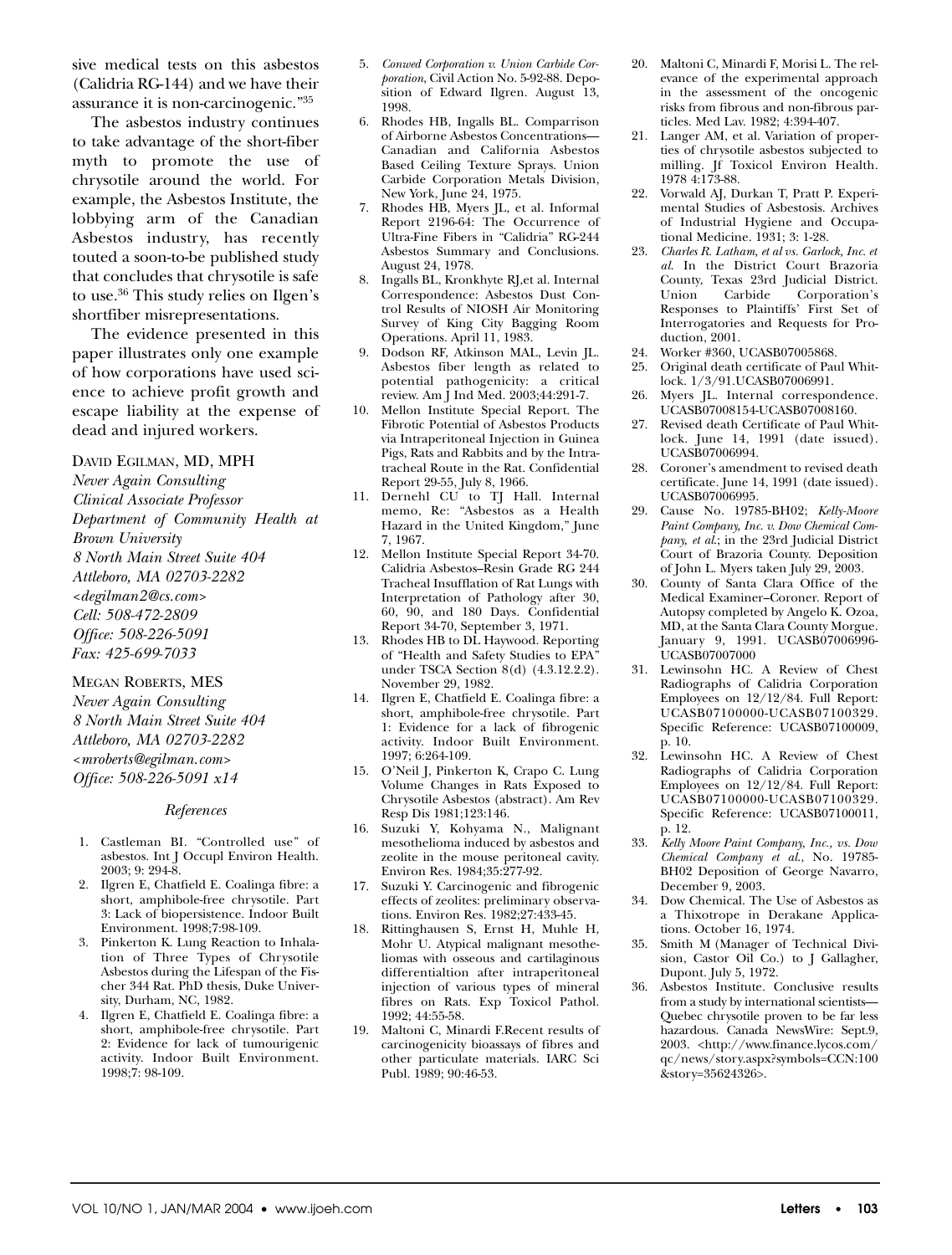*To the Editor*:—We commend Mr. Brophy and his colleagues for their recent article examining the relationship between farming and breast cancer.<sup>1</sup> The article focuses attention on occupationally related cancer, an area of research that is relatively understudied.

Although the proportion of cancer attributable to occupational exposure is much smaller than those attributable to other known risk factors for cancer (e.g., smoking and diet), knowledge regarding the relationships between exposures to hazardous agents at the workplace and their roles in the carcinogenic process is invaluable to many workers in Ontario. Unfortunately, the scientific evidence available to date, particularly in relation to farming and cancer, remains inconclusive.

A recent study conducted by Brophy and colleagues reported an increased risk of breast cancer in women associated with a previous history of farming for more than a year before age 56 compared with women with no previous farming history (OR = 9.05, 95% CI, 1.06– 77.43). This estimate is based on a convenience sample of cancer patients from the Windsor Regional Cancer Centre. While the article suggests a number of interesting hypotheses, dependence on the convenience sample, small sample size, and the inadequate control of potential confounders limits the interpretability of study conclusions.

Duell and colleagues<sup>2</sup> conducted a large population-based study of farming and breast cancer in North Carolina, comparing 862 cases with 790 population controls. Unlike the Brophy study, the Duell study did not observe an increased risk for breast cancer associated with farming in general. The risk estimates obtained from the Duell study had been adjusted for potential confounders such as age at diagnosis, age at menarche, race, education, smoking, family history of breast cancer, and body mass index, among others. Recently, an agriculture job-exposure matrix was developed for British Columbia farmers.3 This approach can provide more accurate historical estimates of specific exposures, thereby reducing misclassification and subsequent bias in estimates of cancer risks. It is likely that the heterogeneity of study results in the literature can be attributed in part to variations in sampling methods, measurements, and adjustments of potential confounders.

With the limited current body of evidence, it is difficult to determine whether farming activities are associated with breast cancer. With appropriate study design and analyses, these hypotheses could potentially translate into scientific knowledge invaluable to all stakeholders.

MINH T. DO, MSc

*Division of Preventive Oncology Cancer Care Ontario 620 University Avenue Toronto, ON M5G 2L7 Canada Telephone: (416) 971-5800 Fax: (416) 971-6888 E-mail: <minh.do@cancercare.on.ca>*

and Members of the Occupational Cancer Research and Surveillance Project

## *References*

1. Brophy JT, Keith MM, Gorey KM, et al. Occupational histories of cancer patients in a Canadian cancer treatment center and the generated hypothesis regarding breast cancer and farming. Int J Occup Environ Health. 2002; 8:346-53.

- 2. Duell EJ, Millikan RC, Savitz DA, et al. A population-based case-control study of farming and breast cancer in North Carolina. Epidemiology. 2000; 11:523-31.
- 3. Wood D, Astrakianakis G, Lang B, Le N, Bert J. Development of an agriculture job-exposure matrix for British Columbia, Canada. J Occup Environ Med. 2002; 44:865-73.

*In reply*:—Do and colleagues at the Occupational Cancer Research and of the Surveillance Project of Cancer Care Ontario raise several issues regarding our study of breast cancer and farming, $<sup>1</sup>$  including</sup> some of the acknowledged limitations of the study and our interpretation of the study by Duell et al.<sup>2</sup>

Because the incidence of female breast cancer has been rising steadily by about 1% annually over the last 30 years throughout the industrialized world, including Canada, this disease should be regarded as an unsolved public health crisis. The crisis is made more profound not only because the majority of breast cancer cases cannot be explained by known risk factors,<sup>3,4</sup> but also because relatively few epidemiologic studies have scrutinized the potential occupational breast cancer risks in general and for farming in particular, $5$  and few new hypotheses have been proposed and incorporated into studies. For example, animal bioassays have identified over 200 chemical substances that trigger breast carcino $g$ enesis<sup>6–8</sup> but although such agents exist in high concentrations in many workplace environments, their influences on breast cancer incidences among exposed workers remain largely unstudied.

Traditional toxicology and epidemiology are being challenged by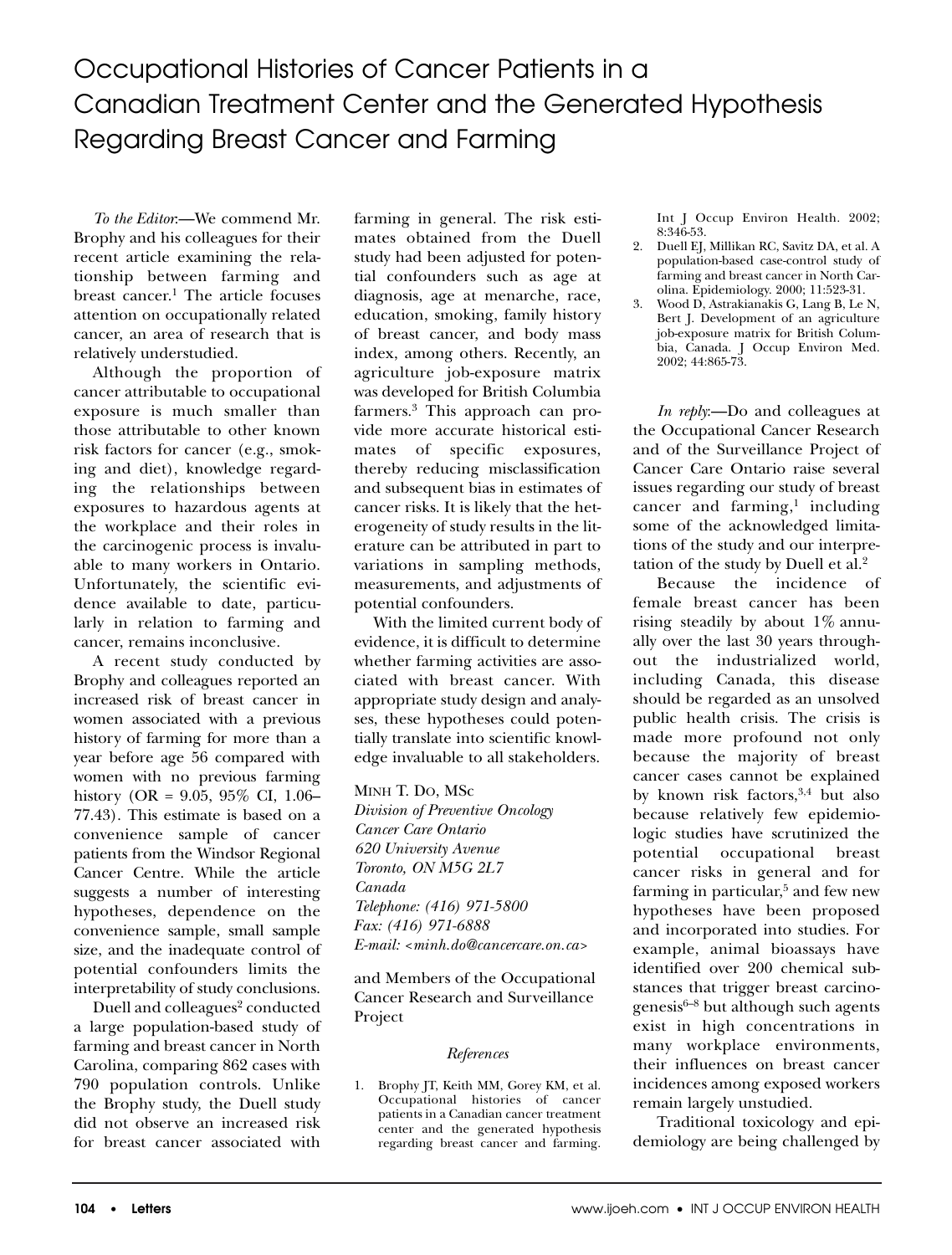a new synthesis leading to new hypotheses, particularly regarding possible associations between prenatal exposures to agricultural chemicals and predisposition to cancer.9 Increasing evidence is emerging from epidemiologic investigations and from laboratory research of an association between breast cancer and xenoestrogens; i.e., endocrine disruptors.<sup>10</sup> Some organochlorine pesticides, which "mimic" estrogens, are hypothesized to contribute to the proliferation of damaged cells, thus promoting the neoplastic process.11 The herbicide atrazine is one of the most widely used agricultural pesticides. In animal studies, exposure to atrazine in utero delays mammary gland development and "may also confer an extended window of sensitivity to potential carcinogens after sexual maturity."10

The Windsor Regional Cancer Centre was the first local cancer treatment center in Ontario to participate in a program to track the occupational histories of its patients. Our original intention was not to study breast cancer and occupation, but rather to collect data on the occupational histories of all cancer patients. The breast cancer cases made up the largest proportion of the participating cohort, providing an adequate sample size with which to conduct data analysis. As this study was designed to capture limited data from a wide range of cancer patients, data regarding a few of the risk factors specifically identified with breast cancer were unavailable. We therefore suggested, based on our findings, that a more focused study was necessary, and funding was secured for a subsequent case–control study that did control for such risk factors.

The Duell et al. study<sup>2</sup> presented a complex picture of the associations between farming and breast cancer risk in women with and without pesticide exposure that supports our conclusions. The odds ratio was below that expected for farming women when analyzed without controlling for pesticide exposure or the use of protective equipment. However, women who reported being present in the fields during or shortly after pesticide application had an 80% increased risk of developing breast cancer (OR 1.8, 95% CI 1.1–2.8). Among those who reported using pesticides without protective clothing, there was a twofold excess breast cancer risk (OR = 2.0, 95% CI 1.0–4.3), while women with protective clothing had a lower-thanexpected risk (OR =  $0.8$ ,  $95\%$  CI 0.4–1.8). Duell et al. conclude that while farming may not present an elevated risk per se, farming women exposed to pesticides may have an elevated breast cancer risk (p. 329). This reaffirms the weakness in using occupation as a surrogate for exposure, since misclassification of exposure occurs when subjects with less exposure are aggregated with the more highly exposed. Such non-differential misclassification decreases the probability of detecting associations<sup>12,13</sup> and tends to underestimate the actual risks.

In addition, Band and colleagues have recently reported the findings of a possible elevated breast cancer risk among farmers through a comprehensive population-based case–control study utilizing the British Columbia Cancer Registry.<sup>14</sup> The authors sought to investigate occupations while controlling for known or suspected hormonal risk factors. Women were stratified by pre- and postmenopausal status as well as by both combined. Among the combined pre- and post-menopausal group, there was a threefold elevated breast cancer risk among women ever employed in fruit and other vegetable farming (OR = 3.11, 90% CI 1.24–7.81); there was a sevenfold elevated breast cancer risk among women ever employed in other vegetable farming  $(OR =$ 7.33, 90% CI 1.16–46.2). The authors conclude:

Several significant associations observed only in the combined group of pre- and postmenopausal women (in part owing to larger numbers) are of substantial interest, particularly those in crop farming and in the fruit and vegetable, publishing and printing, and motor vehicle repair industries. Farmers are exposed to pesticides, compounds suspected of being associated with an increased breast cancer risk, whereas the other occupations and industries entail exposure to various solvents and to carcinogenic substances such as aromatic amines in the printing and polycyclic aromatic hydrocarbons in the motor vehicle repair industries (p. 309).

While Do and colleagues acknowledge that understanding the etiology of occupationally related cancer is "invaluable" to Ontario workers, they somewhat arbitrarily assign the attributable risk of occupational exposures to a much less prominent place than such personal "lifestyle" causes as smoking and diet. Confidence in this hypothesized hierarchy of cancer causality may be misplaced, since no Canadian Cancer Agency, including Cancer Care Ontario, has begun to systematically collect or analyze the occupational histories of cancer patients. Given the parsimony of epidemiologic studies regarding occupational cancer risk factors, I believe that, as Doll and Peto<sup>15</sup> suggested more than  $20$ years ago, it is "impossible to make precise estimates of the proportion of the cancers today that are attributable to hazards at work." It might be more useful to acknowledge that our current state of knowledge does not allow us to confidently link cancer incidence to any one specific factor; it is more likely, given the current evidence, that it is related to a variety or combination of factors, including environmental, occupational, genetic, lifestyle, and socioeconomic<sup>16</sup> factors that should all be included in future epidemiologic studies.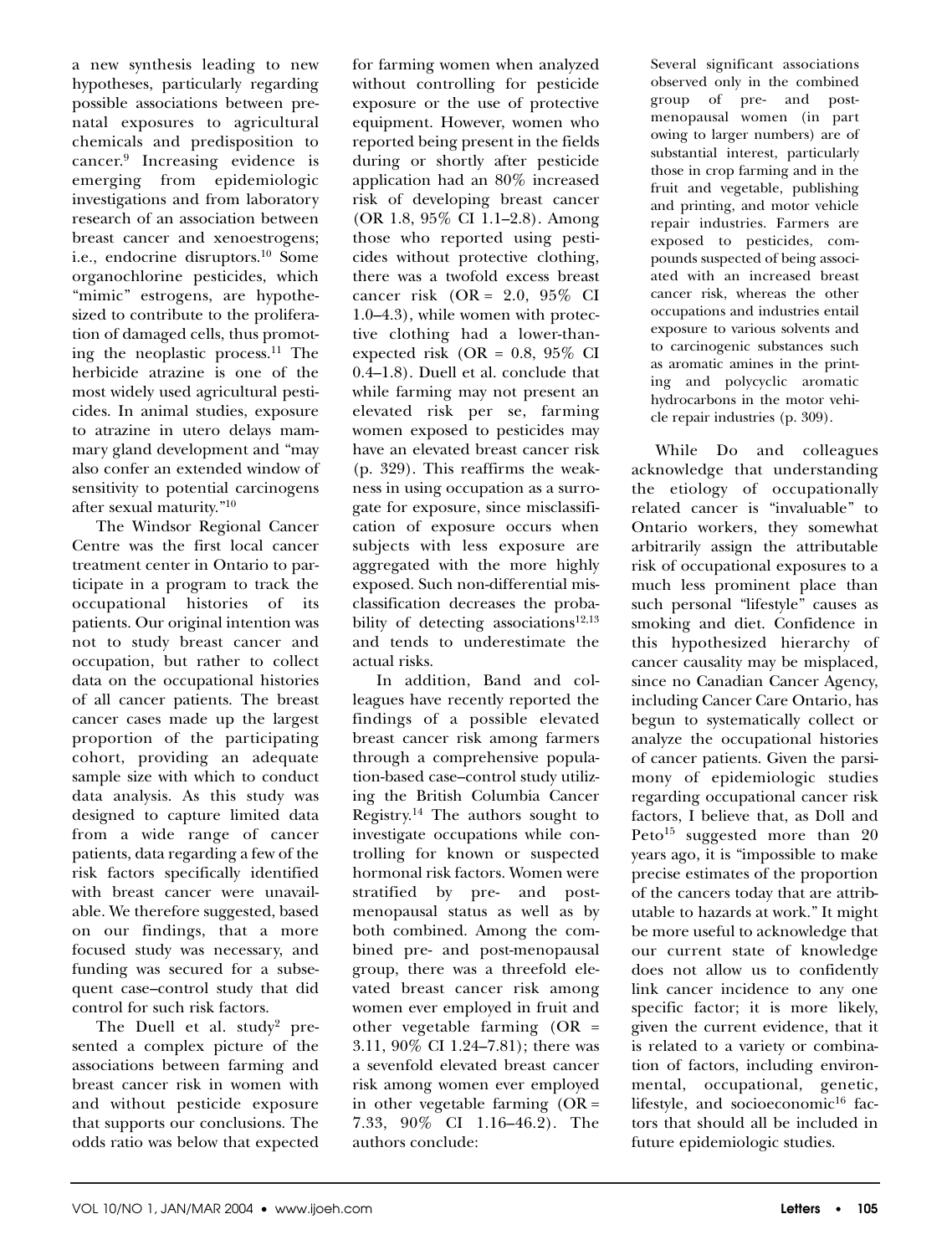This lack of scientific consensus about the causes of breast cancer has profound implications for this crisis in public health and for formulating comprehensive preventive strategies that could include protection from occupational and environmental exposures to carcinogenic and hormonally disrupting agents. Researchers, cancer agencies, and public health institutions with the goal of cancer prevention are urged to use their influence to actively support research efforts designed to explore links between environmental exposures and breast cancer risk.

#### JAMES T. BROPHY

*Adjunct Lecturer Department of Sociology and Anthropology University of Windsor 401 Sunset Avenue Windsor N9B 3P4 Ontario Canada <jimbrophy@sympatico.ca>*

#### *References*

- 1. Brophy JT, Keith MM, Gorey KM, et al. Occupational histories of cancer patients in a Canadian cancer treatment center and the generated hypothesis regarding breast cancer and farming. Int J Occup Environ Health. 2002; 8:346-53.
- 2. Duell EJ, Millikan RC, Savitz DA, et al. A population-based case–control study of farming and breast cancer in North Carolina. Epidemiology. 2000; 11:523-31.
- 3. Health Canada. Summary Report: Review of Lifestyle and Environmental Risk Factors for Breast Cancer. Minister of Public Works and Government Services, Canada, 2001.
- 4. Madigan MP, Siegler RG, Benichou J, Byrne C, Hoover RN. Proportion of breast cancer cases in the United States explained by well-established risk factors. J Natl Cancer Inst. 1995; 87:1681-5.
- 5. Aronson KJ, Howe GR. Utility of a surveillance system to detect associations between work and cancer among women in Canada, 1965–1991. J Occup Med. 1994; 36:1174-9.
- 6. Brody JG, Rudel RA. Environmental pollutants and breast cancer. Environ Health Perspect. 2003; 111:1107-19.
- 7. Brown NM, Lamartiniere CA. Xenoestrogens alter mammary gland differentiation and cell proliferation in the rat. Environ Health Perspect. 1995; 103:708-13.
- 8. Stevens JT, Breckenridge CB, Wetzerl LT, Gillis JH, Luempert LG, Eldridge JC. Hypothesis for mammary tumourigenesis in Sprague-Dawley rats exposed to certain triazine herbicides. J Toxicol Environ Health. 1994; 43:139-53.
- 9. Colborn T, Short P, Gilbertson M. Health effects of contemporary-use pesticides: the wildlife/human connection. Toxicol Ind Health. 1999; 15(1-2):1-257.
- 10. Birnbaum LS, Fenton SE. Cancer and developmental exposure to endocrine disrupters. Environ Health Perspect. 2003; 111:389-94.
- 11. Degen GH, Bolt HM. Endocrine disrupters: update on xenoestrogens. Int Arch Occup Environ Health. 2000; 73:433-41.
- 12. Blair A, Linos A, Stewart PA, et al. Evaluation of risks for non-Hodgkin's lym-

phoma by occupation and industry exposures from a case–control study. Am J Ind Med. 1993; 23:301-12.

- 13. Checkoway H, Pearce NE, Crawford-Brown DJ. Research Methods in Occupational Epidemiology. New York: Oxford University Press, 1989.
- 14. Band PR, Spinelli JJ, Threlfall WJ, Fang R, Le ND, Gallagher RP. Identification of occupational cancer risks in British Columbia. Part I. J Occup Environ Med. 1999; 41:224-32.
- 15. Doll R, Peto R. Avoidable Causes of Cancer. Oxford, U.K.: Oxford University Press, 1981.
- 16. Davis DL, Pongsiri M, Wolff M. Recent developments on the avoidable causes of breast cancer. Ann NY Acad Sci. 1997; 837:513-23.

# Is Sleep a Priority for Yourself or Your Research?

To the Editor:—*Just how effective is a daytime nap or siesta in improving work performance? Should a nap be required for the night shift worker? How does chronotype affect work productivity? Can sleeping longer on weekends eliminate weekly sleep debt?*

If you cannot answer these few simple questions, you can relax we actually know very little about sleep and how it impacts health and safety. If you ever worked a night shift, or missed a night of sleep for any reason, you would be well aware of how it can affect your judgment, your daytime functioning, and your quality of life. The public's health and safety are also at risk from those who drive trucks and automobiles while drowsy and deprived of adequate sleep. To a certain extent, medication errors and work-related injuries can also be blamed on sleep debt.

The 2003 Sleep Research Plan, recently approved by the National Center on Sleep Disorders Research, contains priorities for sleep research that would be of interest to researchers in occupational health and safety. This Center, located within the Heart,

Lung and Blood Institute (NHLBI) at the National Institutes of Health (NIH) in the United States, released its original research plan in 1996. A task force of interdisciplinary sleep experts recently updated research priorities for the next five years, and the plan is available at the following NIH Web site: <http://www.nhlbisupport.com/ sleep/research/research-a.htm>.

The 2003 Sleep Research Plan specifies ten priority areas, all of equal importance, for research during the next five years. One priority is the need for more training in sleep medicine, but other priorities are detailed for both basic and clinical research. Occupational health researchers will be interested in reading more about the priority for understanding the impact of sleep deprivation on work performance and safety (see pages 55-58 of the document). Sleep debt, defined as sleeping less than six hours a day, has become a major health concern in the United States<sup>1</sup> and in other industrialized nations.2 Concerns include cumulative sleep debt and its detrimental effects on cognitive functioning over time, $3$  accidents